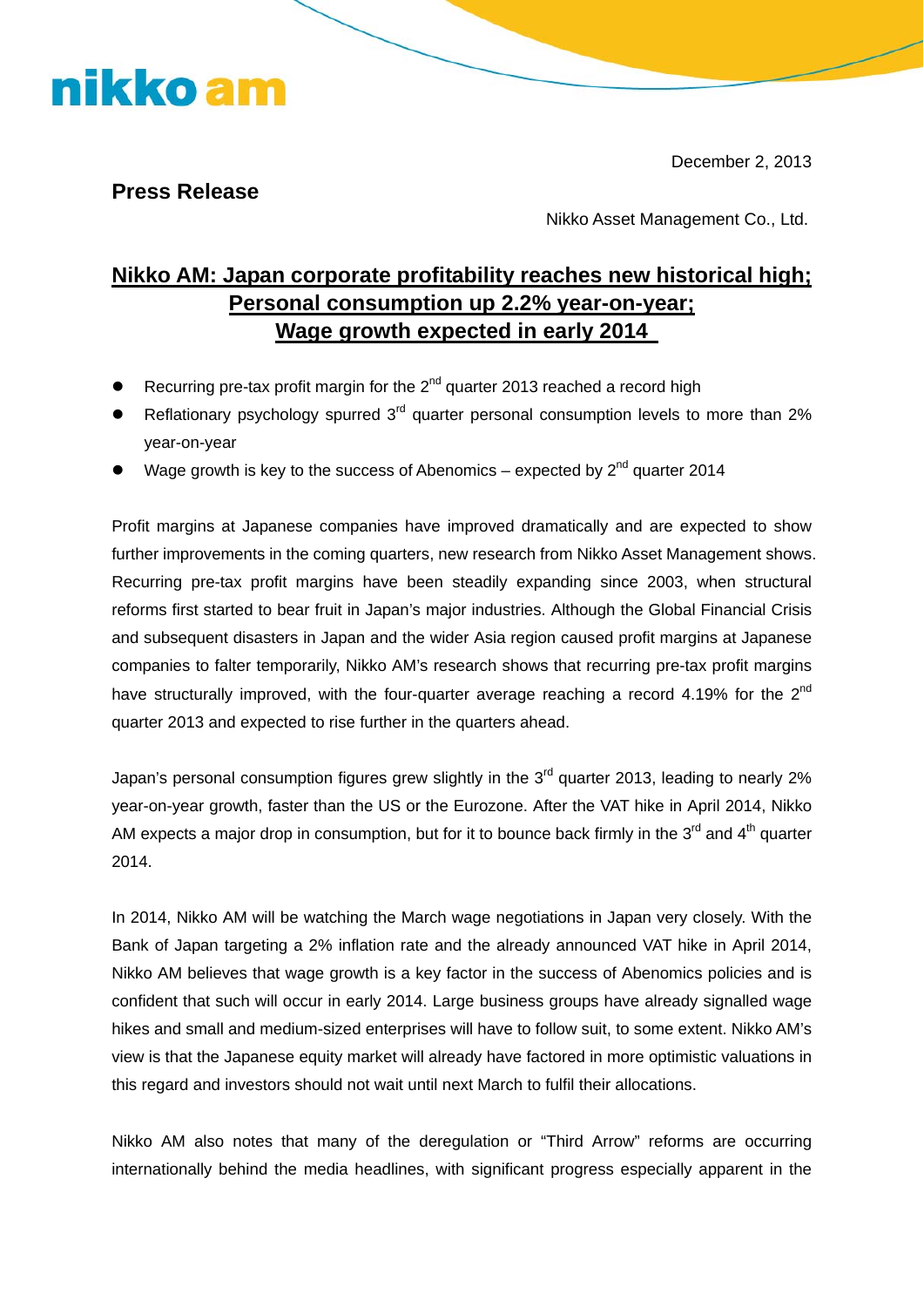# nikko am

Trans-Pacific Partnership negotiations.

#### -ENDS-

This material has been prepared solely for the purposes of Nikko AM to communicate about the market environment, etc. It is not solicitation for a specific fund. Moreover, the information in this material will not effect Nikko AM's fund investment in any way. Mentions of individual stocks in these materials neither promise that the stocks will be incorporated nor constitute a recommendation to buy or sell. The information in these documents have been prepared from what is considered to be reliable information but the accuracy and integrity of the information is not guaranteed by the Company. Figures, charts, and other data in these materials are current as of the date of publication unless stated otherwise. In addition, opinions expressed in these materials are as of the date of publication unless stated otherwise. \* The graphs, figures, etc., contained in these materials contain either past or back-dated data, and make no promise of future investment returns, etc. These documents make no guarantee whatsoever of future changes to the market environment, etc. Opinions expressed in these documents may contain opinions that are not Nikko AM's but the personal opinion of the author, and may be changed without notice.

Forwarding or quoting from these materials without the advance permission of Nikko AM's corporate communications representative is strictly prohibited. Please contact Nikko AM's Corporate Communications at +81-(0)3-6447-6775 if you have any questions.

## About Nikko Asset Management

Established in 1959, the Nikko Asset Management group (Nikko AM) has grown to become the largest regional asset management company headquartered in Asia, with total AUM of US\$163 billion\* and one of the largest distributor networks across the Asia-Pacific region, comprising over 300 banks, brokers, IFAs and life insurance companies.

Nikko AM manages a wide range of Asian equity and Asian fixed income strategies for retail and institutional investors around the world. The company has been recognised by industry peers for outstanding performance, product innovation and market leadership across the Asia-Pacific region, winning a number of prestigious awards, including "Asia-Based Asset Manager of the Year" in 2012 and "Best Japan Onshore Fund Manager" in 2013, 2012 and 2011, both from *AsianInvestor.*

Nikko AM also offers specialist third-party expertise – currently from over 40 fund managers – through the World Series Fund Platform®, operating a "best-in-class" approach across a broad range of asset classes.

Nikko AM's senior management team has significant experience across Asian as well as global markets. The team combines local knowledge with internationally recognised standards of investment practice, transparency and corporate governance to achieve growth across the business. The company adopts a "multi local" approach – giving local management teams a high degree of autonomy to address local market conditions and client servicing needs.

Nikko AM's head office is in Tokyo and the firm has an extensive footprint across the Asia-Pacific region that includes offices in Singapore, Hong Kong, Sydney, Melbourne, Brisbane and Auckland. Offices in New York and London with full service teams provide support to investors in the US, Europe and the Middle East.

Nikko AM's strong Asian presence is cemented with stakes in several joint venture companies. Rongtong Fund Management is one of the largest Sino-foreign joint venture fund management firms in China, while Hwang Investment Management Berhad and Asian Islamic Investment Management Sdn. Bhd. are leading investment management firms in Malaysia. Recent additions Ambit Investment